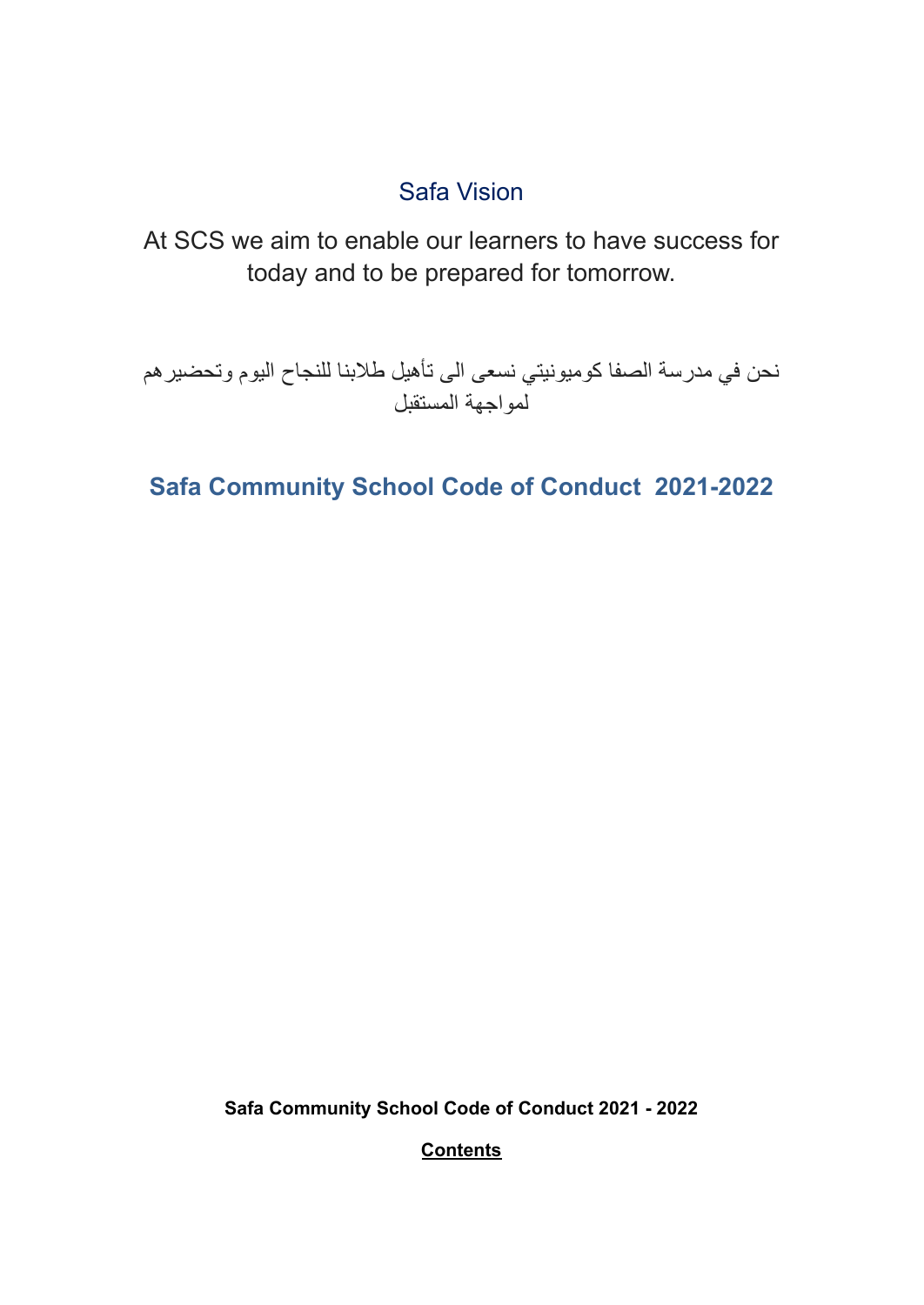

| $\mathbf 2$    |
|----------------|
| $\mathbf 2$    |
|                |
| $\overline{2}$ |
| 3              |
| 3              |
| 3              |
| 3              |
|                |
| 4              |
| 4              |
| 5              |
| 5              |
| 5              |
|                |
| 5              |
| 5              |
| 6              |
| 6              |
|                |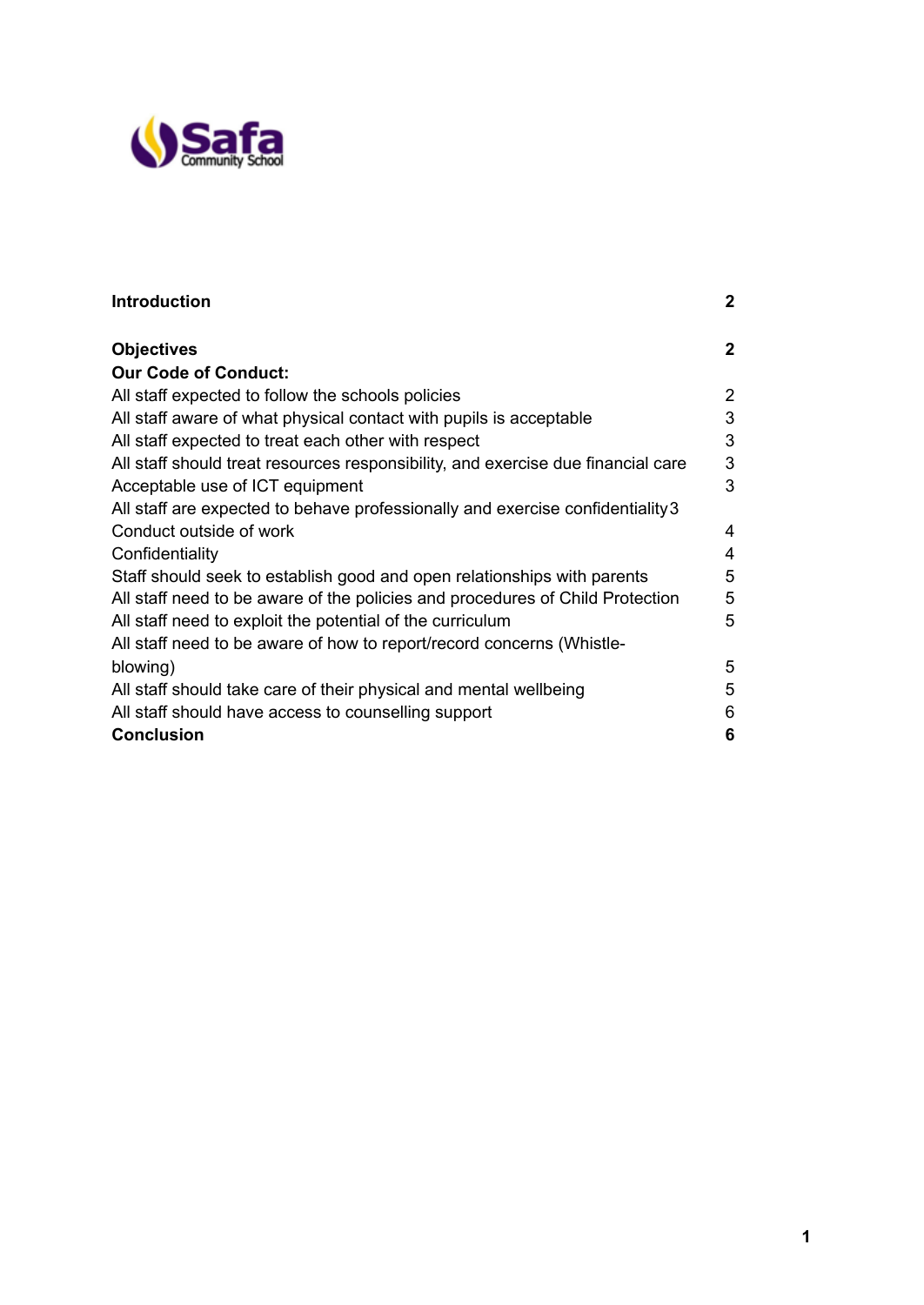

## **Introduction**

At Safa Community School we believe in creating a whole school culture that is safe and inclusive. A Staff Code of Conduct is designed to give clear guidance on the standards of behaviour all school staff are expected to observe. School staff are in a unique position of influence and must adhere to behaviour that models the highest possible standards for all the pupils within the school. As a member of a school community, each employee has an individual responsibility to maintain their reputation and the reputation of the school, whether inside or outside of working hours.

Our aims underpin the school culture: to develop a happy, friendly, secure and well-disciplined atmosphere and to encourage a caring, respectful and trusting relationship between all children and adults. This code of conduct sets out the key principles for the creation and maintenance of a safe school culture. All staff employed under Teachers' Terms and Conditions of Employment have a statutory obligation to adhere to the 'Teachers' Standards 2012' and in relation to this policy, Part 2 of the Teachers' Standards - Personal and Professional Conduct. Staff failure to adhere to this policy may result in disciplinary action including dismissal.

## **Objectives of a safe school culture:**

- To safeguard pupils and protect staff
- To make explicit expectations of performance and conduct
- To minimise opportunities for abuse
- For all staff to have confidence to report concerns with full confidentiality
- To respond promptly to concerns: we always investigate and address issues
- To exercise appropriate sanctions
- To create and maintain an ethos of mutual respect, openness and fairness **Our Code of Conduct**

## **All staff are expected to follow the school's policies: including behaviour and anti bullying in all interactions in school.**

Pupils and staff are expected to work together to build a school whose relationships are characterised by mutual and appropriate respect. Praise and building on the positive should always come first. Where firmness/admonition is called for this should be exercised calmly, and staff should avoid shouting at pupils unless there is a Health and Safety risk. The school pastoral policy and associated documents establish expectations and approved sanctions. All new staff should be issued with a copy of these policies, and any behaviour concerns should be dealt with in line with them. Where a member of staff is having difficulties managing pupil behaviour, they should discuss this matter with the headteacher at the earliest opportunity.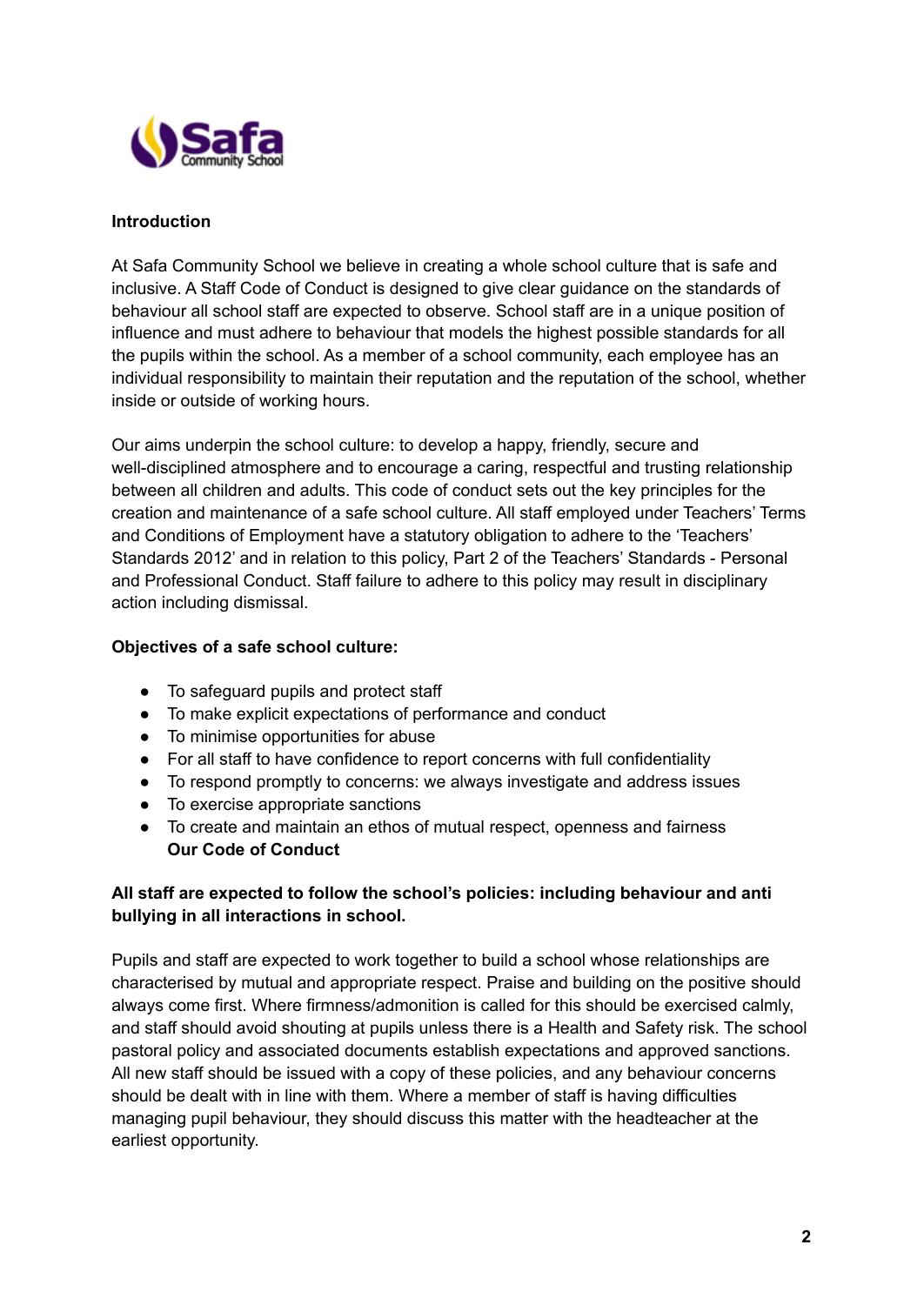

## **All staff should be aware of what physical contact with pupils is appropriate**

Staff should only exercise physical restraint as a last resort to prevent injury.Staff are allowed to comfort a child who is hurt/distressed in a manner appropriate to the age of the child.Adults should not initiate any physical contact unnecessarily, and there should be clear boundaries:

- Children should not be picked up. (unless medically necessary or being restrained)
- Adults should avoid being in a room alone with a child where the door is closed. If you need to talk to a child, either leave a door open and position yourself within sight of the door, or ask another adult to be present.

#### **All staff are expected to treat each other with respect**

Relationships between staff should be characterised by fairness, openness and respect. This means valuing all contributions, acknowledging differences, and working together to build a climate of continuous improvement. Politeness and respect are essential ingredients: where differences occur they should be dealt with calmly and fairly.

#### **All staff should treat resources responsibly, and exercise due financial care**

All staff have a responsibility to look after the resources of the school. This includes: not wasting resources unnecessarily (including physical resources and those such as heat/electricity); following the principles of 'reduce, re-use, recycle' where appropriate;signing out for items taken from the school premises (school iPads and laptops).

#### **Acceptable use of ICT Equipment**

.

This policy should be read in conjunction with the Online Safety, GDPR/Data Protection Policy and Safeguarding Policy. Staff, Governors and Visitors should read and sign the 'Acceptable Use Agreement' annually. Staff who are in contact with pupils should not use their mobile phones in school during their directed hours / paid hours of employment. Outside of these times, mobile phones should only be used in areas of the school where pupils are not present. Staff must not use their mobile phone as a camera in school. Any photograph/video must be taken using school equipment. Staff must only save images on school computers

#### **All staff are expected to behave professionally and exercise confidentiality**

All staff are expected to behave thoughtfully and responsibly. Staff should be punctual and well-prepared, and should carry out tasks to the best of their ability, taking pride in their work. All absence should be genuine. Staff are expected to dress appropriately; all staff should set a good example in what they wear, avoiding clothing that is overly casual. Staff should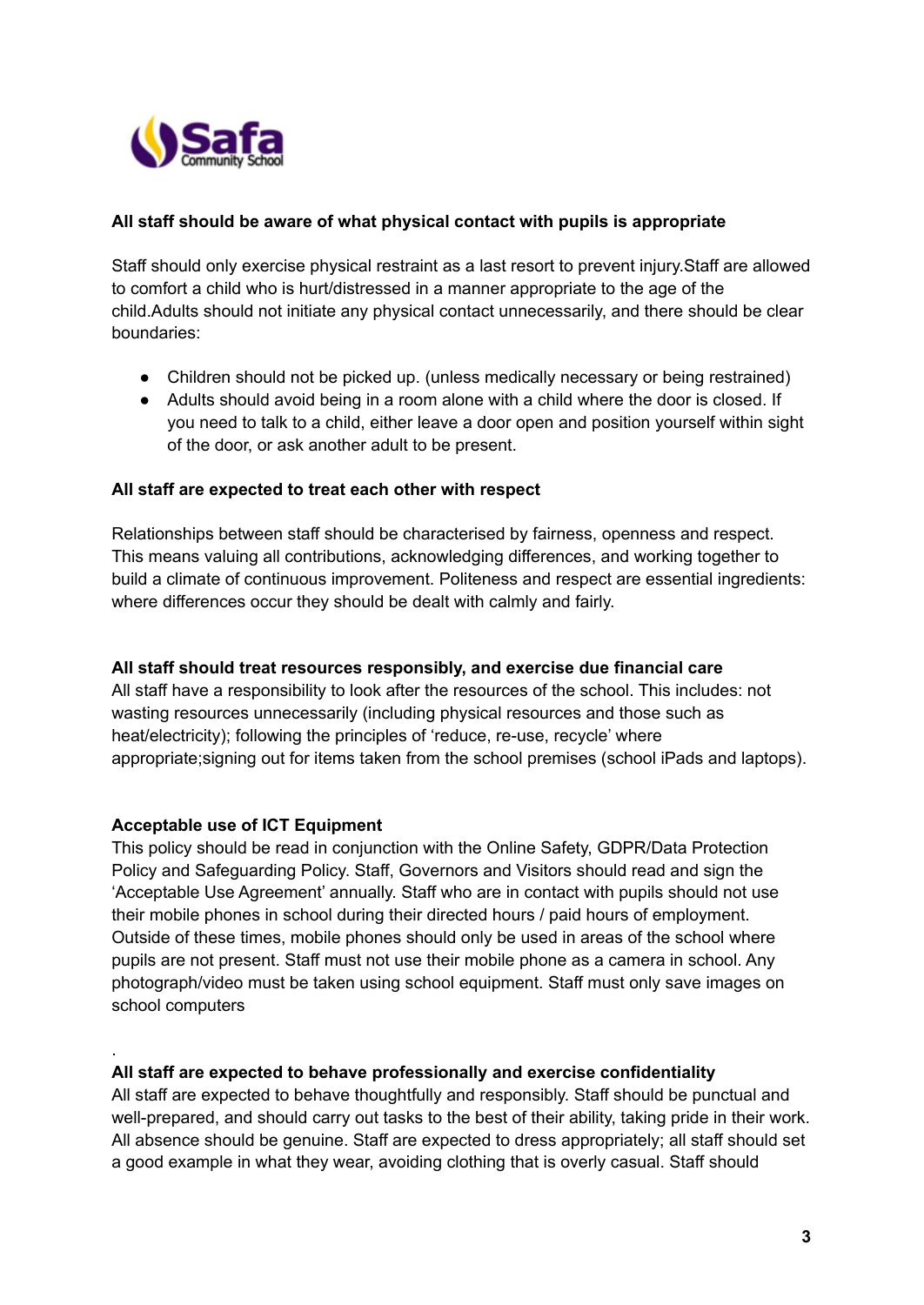

exercise due confidentiality towards matters that are either discussed or overheard. Staff must exercise caution when using information technology and be aware of the risk to themselves and others. Staff must have no personal contact with former pupils until they reach the age of eighteen, and they have not been a pupil at Safa Community School for a minimum of seven years. Staff must not engage in inappropriate use of social network sites which may bring themselves, the school, school community or employer into disrepute.

## **Conduct Outside of Work**

Staff must not engage in conduct outside work which could seriously damage the reputation and standing of the school or the employee's own reputation or the reputation of other members of the school community. Any such conduct could lead to dismissal. In particular, criminal offences that involve violence or possession or use of illegal drugs or sexual misconduct are likely to be regarded as unacceptable and could lead to dismissal.

Staff must exercise caution when using information technology and be aware of the risks to themselves and others. Staff must not use social media e.g.

Facebook/Twitter/Instagram/Snapchat with pupils or former pupils unless the former pupil is aged at least eighteen and has not been a pupil at the school for over seven years. Staff must not engage in inappropriate use of social network sites which may bring themselves, the school, school community or employer into disrepute.

Staff must only use their school email account or school learning platform account when communicating electronically with pupils, parents and colleagues. Staff may undertake work outside school, either paid or voluntary, provided that it does not conflict with the interests of the school and is not to a level which may contravene the working time regulations or affect an individual's work performance. All members of staff must declare any business interests outside of school that may be connected either to the supply of goods / services to the school or be rewarded through association with the school. Where families or pupils are known to staff members in a personal capacity, it is the responsibility of the staff member to ensure that a declaration is made to the Designated Safeguarding Lead (DSL) or the Chair of Governors in the case of the DSL.

#### **Confidentiality**

Where staff have access to confidential information about pupils/students or their parents or carers, staff must not reveal such information except to those colleagues who have a professional role in relation to the pupil/student. All staff are likely at some point to witness actions which need to be confidential (e.g where a pupil/student is bullied by another pupil/student/member of staff), this needs to be reported and dealt with in accordance with the appropriate school procedure. It must not be discussed outside the school, including with the pupil's/student's parent or carer, nor with colleagues in the school except with a senior member of staff with the appropriate role and authority to deal with the matter. However, staff have an obligation to share with their line manager or the Headteacher any information which gives rise to concern about the safety or welfare of a pupil/student. Staff must never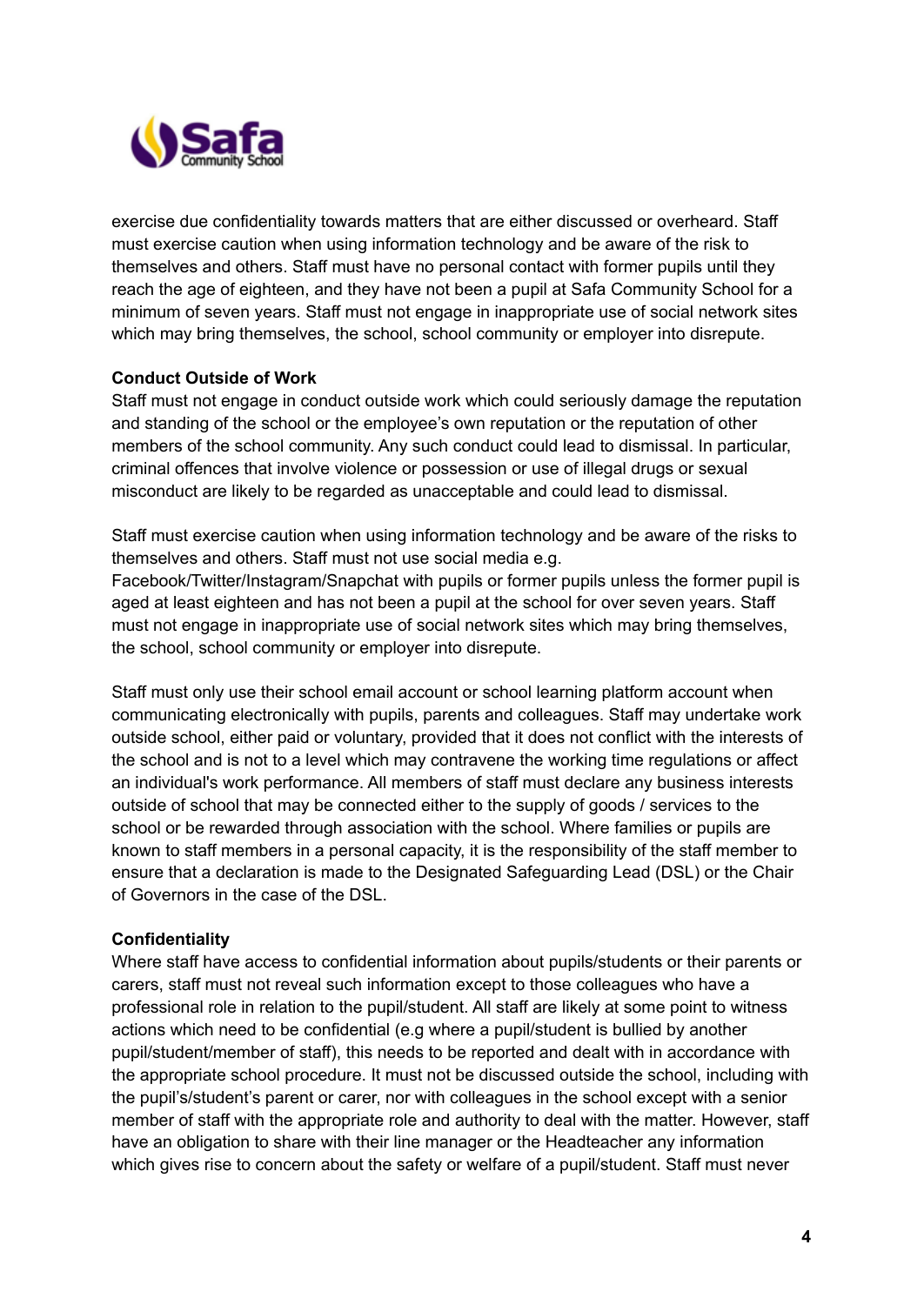

promise a pupil/student that they will not act on information that they are told by the pupil/student.

#### **Staff should seek to establish a good and open relationship with parents.**

● Staff should aim to create a welcoming and open relationship with parents. All parental concerns should be treated seriously and dealt with promptly.

## **All staff need to be aware of the policy and procedures for Child Protection**

It is essential that all staff have regular training in Child Protection issues and know the procedures for dealing with and reporting concerns. All staff have a duty to look out forsigns of physical, emotional or sexual abuse or neglect of pupils in the light of a child's behaviour. Staff must pass any concerns on to the Designated Teacher for Child Protection (the Headteacher), and in their absence the deputy. Avoid trying to involve yourself too closely with any issues: always pass concerns on.

## **All staff need to exploit the potential of the curriculum to develop a proactive approach to behaviour and child protection issues.**

Staff need to take a proactive approach towards both safeguarding and pastoral policies, through the creation of a positive classroom environment where all children are respected, and through PSHCE, Moral Education and circle time in particular. This includes not undermining fundamental British values, including democracy, the rule of law, individual liberty and mutual respect and tolerance of those with different faiths and beliefs. The expression of extremist views by staff will not be tolerated and should be reported to the Chair of governors or Headteacher, who will contact relevant authorities if necessary.

## **All staff need to be aware of how to record/report concerns ("whistleblowing").**

Where staff have any concerns about another member of staff, these should be reported immediately to the Headteacher. Where the concern is about the Headteacher, it should be reported directly to the Chair of Governors. All concerns will be investigated thoroughly and confidentially, and appropriate action taken.

#### **All staff should take care of their physical and mental wellbeing**

All staff are encouraged to look after their physical and mental wellbeing. This includes maintaining a healthy work-life balance. We take issues of stress very seriously, and look to provide appropriate support and help in these cases.

#### **All staff should have access to counselling and support.**